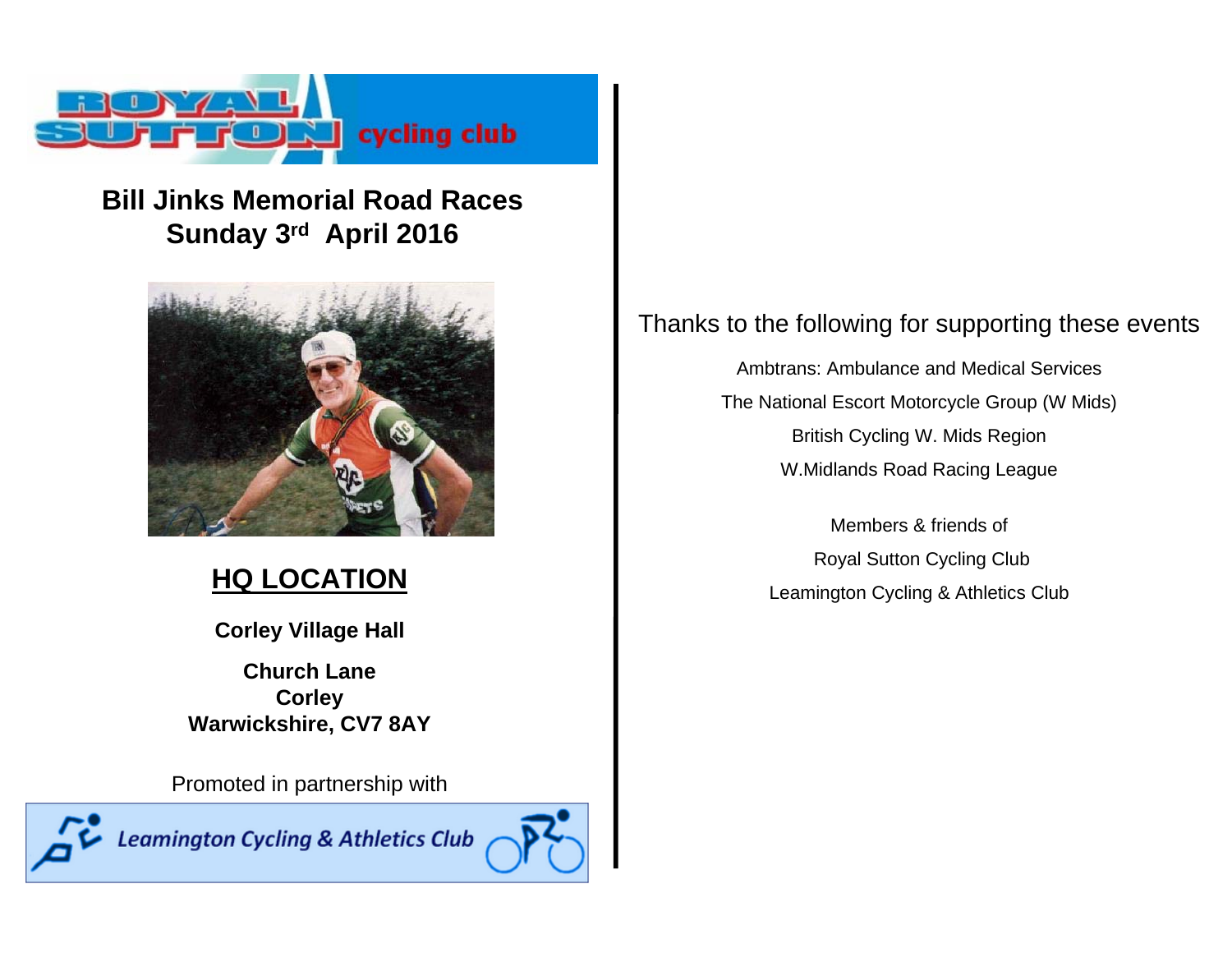

# **Held under the Technical Regulations of British Cycling**

**9:00am Reg. B (3/4) 73km 45miles (7 Laps) 12noon Reg. A (2/3/4) 103km 64miles (10 Laps)**

Paul Harper ORGANISER: 01926 425051 harperp@onetel.com

PHOTO FINISH: John Pearson

CHIEF MARSHAL: John Birch

LEAD CARS: Trevor Moore, Peter Hoare

LICENCE / PRIZE STEWARD: Anna Molony & Elizabeth Burridge

CHIEF COMMISSAIRE: John Crawford

**Leamington Cycling & Athletics Club** 





All riders **MUST** report to headquarters **FIFTEEN MINUTES** before the start of their event for a safety briefing

Junior's gear restriction =  $7.93m$  (52 x 14)

No Licence, No Helmet = **NO RIDE**

Riders must obey road traffic laws and regulations and obey instructions from police, commissaires and marshals. Failure to do so may lead to a fine, disqualification and disciplinary action.

Riders participating in this event do so entirely at their own risk and must rely on their own ability in dealing with all hazards and must ride in a manner which is safe both for themselves and other riders.

Riders are reminded that they are personally responsible for the roadworthy condition and mechanical functioning of their bike.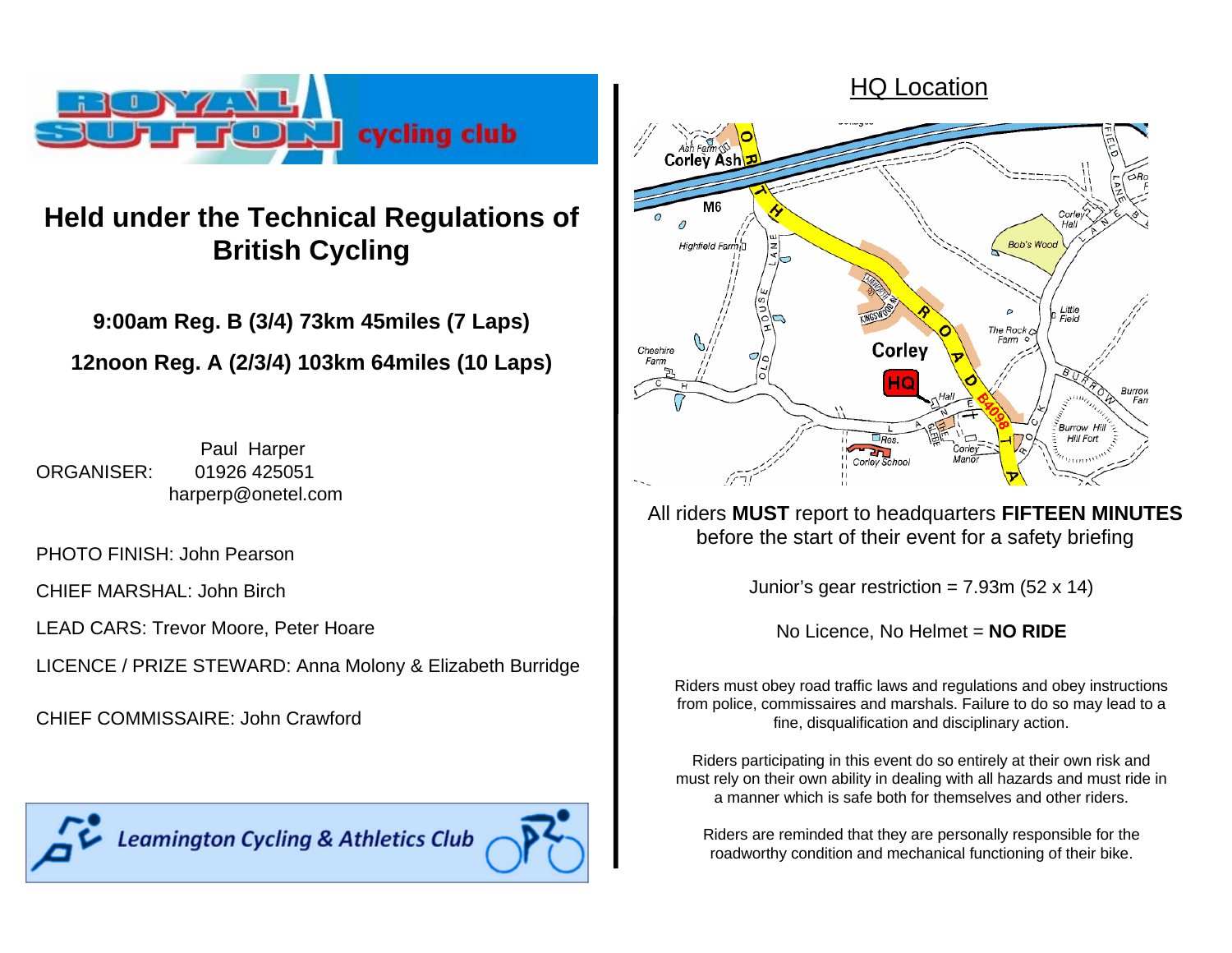### **Race 1: 9am Regional B (3/4) 73km (45 miles) 7 Laps**

**Prizes: 1st £50, 2n<sup>d</sup> £40, 3r<sup>d</sup> £30, 4th-5th £20, 6th -10th £10**

| No              | Name                    | Club                    | Cat                       |
|-----------------|-------------------------|-------------------------|---------------------------|
| 1               | Oliver Berney           | Royal Sutton CC         | 4                         |
| $\overline{2}$  | Stuart White            | Beacon Roads CC         | $\overline{3}$            |
| 3               | Robin Kirkham           | Beacon Roads CC         | $\overline{4}$            |
| $\overline{4}$  | Luke Bonnett            | Beeston RC              | 3                         |
| 5               | <b>Edward Silverton</b> | Bicicielo               | 3                         |
| 6               | <b>Richard Evershed</b> | Cheltenham & County CC  | $\overline{3}$            |
| 7               | Dafydd Williams         | Coventry Road Club      | 3                         |
| $\overline{8}$  | Mark Wilkes             | Cult Racing             | $\overline{3}$            |
| $\overline{9}$  | Paul Prince             | Cult Racing             | 4                         |
| 10              | Gerard Henry            | Cult Racing             | $\overline{3}$            |
| 11              | James Walker            | DMW - BRIDGTOWN         | 3                         |
| 12              | Kyle Brady              | DMW - BRIDGTOWN         | 3                         |
| 13              | Mark Beddowes           | Dynamic Rides CC        | 4                         |
| 14              | <b>Richard Dorney</b>   | Dynamic Rides CC        | $\overline{4}$            |
| 15              | Paul Wheeler            | Dynamic Rides CC        | 4                         |
| 16              | Nigel Keyworth          | Paramount CRT           | 3                         |
| 17              | James Ingham            | Dynamic Rides CC        | 4                         |
| 18              | Peter Horton            | Dynamic Rides CC        | $\overline{4}$            |
| 19              | Timothy Webb            | Evesham & District Whls | 4                         |
| 20              | Alexander Obradovic     | Revolutions Racing      | 3                         |
| 21              | <b>Chris Cleaver</b>    | EvoVelo Racing          | 3                         |
| 22              | lain Duggan             | Gannet CC               | 4                         |
| 23              | Darren Fearns           | <b>GBC Racing Team</b>  | 3                         |
| $\overline{24}$ | Samuel Jones            | <b>GBC Racing Team</b>  | $\overline{4}$            |
| 25              | Aidan Wade              | Mid Shropshire Wheelers | 4                         |
| 26              | Carl Dee                | <b>GBC Racing Team</b>  | $\overline{3}$            |
| 27              | Steve Lewis             | <b>GBC Racing Team</b>  | 3                         |
| 28              | Matt Morris             | NFTO Race Club          | 4                         |
| 29              | Tom Mansfield           | GBC Racing Team         | 4                         |
| 30              | James Duncan            | <b>GBC Racing Team</b>  | $\overline{\overline{3}}$ |
| 31              | William Fotheringham    | Halesowen A&CC          | 3                         |
| 32              | Matthew Worrallo        | Halesowen A&CC          | 3                         |
| 33              | David Wrottesley        | Halesowen A&CC          | 4                         |
| 34              | James Chapman           | Kenilworth Wheelers CC  | $\overline{\overline{3}}$ |
| 35              | Matt Dowler             | Kenilworth Wheelers CC  | 3                         |
| 36              | Kevin Potter            | Lichfield City CC       | $\overline{3}$            |
| 37              | Emily Meakin            | Mammoth Lifestyle RT    |                           |
| 38              | Graeme Asquith          | Lichfield City CC       | 3                         |
| 39              | Keith O'Connor          | Lichfield City CC       | 3                         |
| $\overline{40}$ | Gregory Slater          | Lichfield City CC       | $\overline{3}$            |

| No              | Name                   | Club                            | Cat                       |
|-----------------|------------------------|---------------------------------|---------------------------|
| 41              | Darren Mullett         | Lichfield City CC               | 4                         |
| 42              | Charles Bradshaw-Smith | Lichfield City CC               | 4                         |
| 43              | Shaun Pyburn           | Lichfield City CC               | 3                         |
| 44              | Paul Westwood          | Lichfield City CC               | $\overline{4}$            |
| 45              | Alex Smith             | Lichfield City CC               | 3                         |
| 46              | Jack Wilson            | Ludlow Brewery RT               | 3                         |
| 47              | William Coley          | Ludlow Brewery RT               | 4                         |
| 48              | Jack Corah             | Mike Vaughan Cycles             | $\overline{3}$            |
| 49              | Chris Carter           | Newport Shropshire CC           | 3                         |
| 50              | Ashley Bullock         | EvoVelo Racing                  | $\overline{3}$            |
| 51              | Matthew Garthwaite     | Rhino Velo Racing Team          | 3                         |
| 52              | Luke Seal              | NFTO Race Club                  | 3                         |
| 53              | Timothy Fullwood       | Paramount CRT                   | 4                         |
| 54              | Daniel Brough          | Lyme RC                         | $\overline{4}$            |
| 55              | Lauren Creamer         | Podium Ambition / Club La Santa | $\overline{c}$            |
| 56              | <b>Brett Lowndes</b>   | Pro Vision Cycle Clothing       | 3                         |
| 57              | Stephen Talbot         | Pro Vision Cycle Clothing       | 3                         |
| 58              | Carl Davis             | Pro Vision Cycle Clothing       | $\overline{4}$            |
| 59              | John-William Awbrey    | Royal Leamington Spa CC         | 4                         |
| 60              | Callum Craw            | Hinckley Cycle Racing Club      | $\overline{4}$            |
| 61              | Jonathan Stephens      | Royal Leamington Spa CC         | 4                         |
| 62              | Timb Hiscocks          | Shutt Velo Rapide               | 4                         |
| 63              | Phil O'Connor          | Shutt Velo Rapide               | 3                         |
| 64              | Daren Glaze            | Stourbridge Velo                | $\overline{\overline{3}}$ |
| 65              | Sam Weatherstone       | Stourbridge Velo                | 4                         |
| 66              | Rob Childs             | Stourbridge Velo                | $\overline{3}$            |
| 67              | Matthew Smith          | Stourbridge Velo                | 4                         |
| 68              | Shaun Hickinbottom     | Successcycling.co.uk            | $\overline{3}$            |
| 69              | Paul Dable             | Team Bottrill                   | 4                         |
| 70              | Matthew Millward       | Team Echelon - Rotor            | $\overline{\overline{3}}$ |
| 71              | Stuart Thompson        | Team Jewson-M.I.Racing-Polypipe | 3                         |
| $\overline{72}$ | Neil Wilkes            | Team V-Sprint Racing            | 3                         |
| 73              | William Young          | Tunstall Wheels CC              | 4                         |
| $\overline{74}$ | Oliver Hayward         | Uni of Birmingham CC            | $\overline{3}$            |
| 75              | Elliott Joseph         | Uni of Warwick                  | 3                         |
| 76              | Martin Hillman         | Velo - M                        | $\overline{3}$            |
| 77              | Matthew Morris         | Wolverhampton Whis              | 3                         |
| 78              | Stephen Edwards        | Wolverhampton Whis              | 3                         |
| 79              | Simon Adcook           | Worcester St Johns CC           | 4                         |
| 80              | Oliver Hambrev         |                                 | $\overline{3}$            |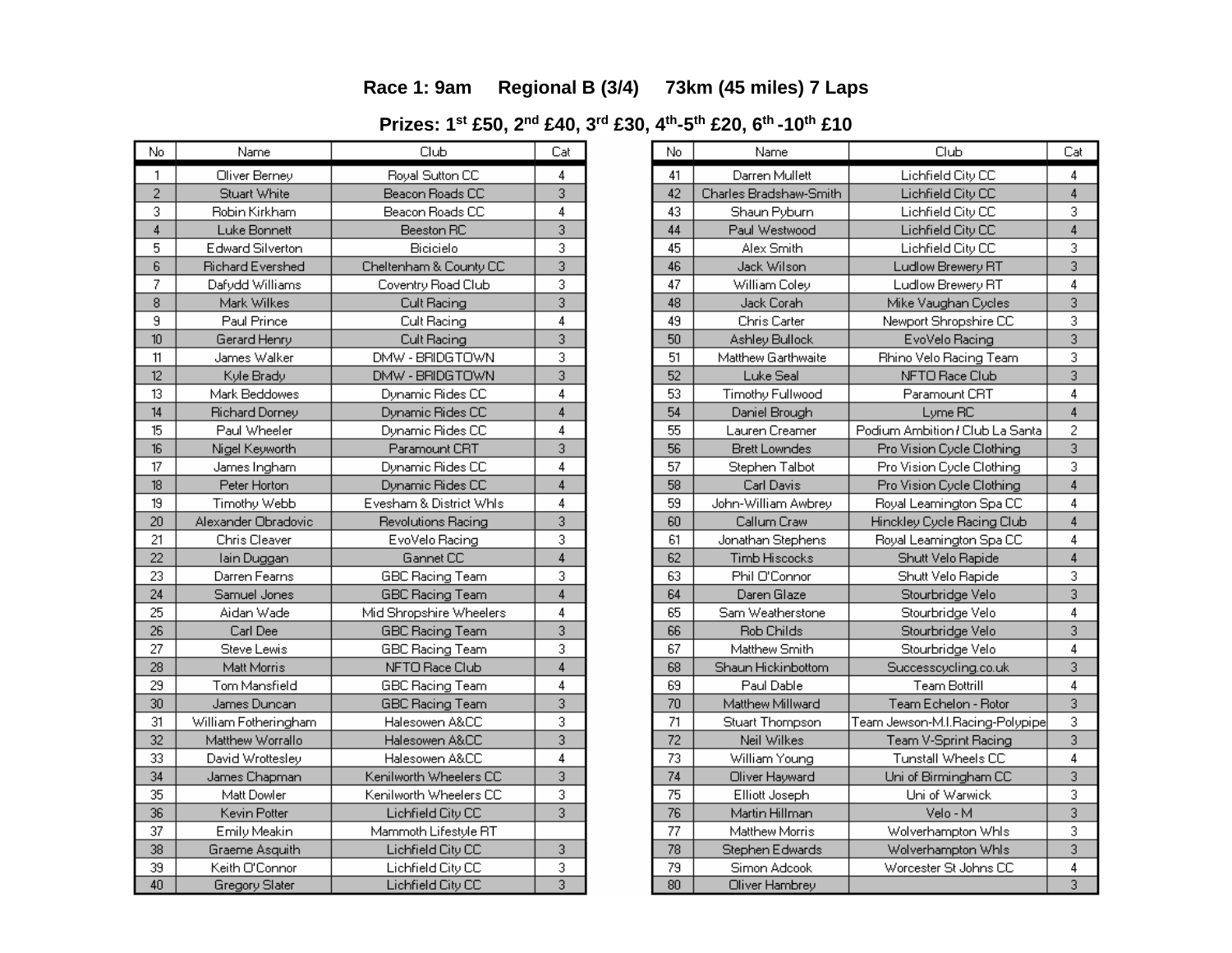### **Race 2: 12noon Regional A (2/3/4) 103km (64 miles) 10 Laps**

**Prizes: 1st £70, 2n<sup>d</sup> £50, 3r<sup>d</sup> £40, 4th £30 5th -10th £20**

| No             | Name                    | Club                       | Cat                       |
|----------------|-------------------------|----------------------------|---------------------------|
| 1              | <b>Robert Yates</b>     | Ambion RT                  | 3                         |
| $\overline{2}$ | George Moore            | Bicicielo                  | $\overline{2}$            |
| 3              | David Lowe              | BowlPhish BONTRAGER Racing | $\overline{c}$            |
| $\overline{4}$ | Laurence Kirbv          | Catford CC Equipe Banks    | $\overline{2}$            |
| 5              | Ceri Middleton          | Climb On Bikes CC          | 3                         |
| $\overline{6}$ | Richard Williamson      | Climb On Bikes CC          | $\overline{3}$            |
| 7              | Kerry Greenham          | Coventry Road Club         | $\overline{2}$            |
| 8              | David Watson            | Coventry Road Club         | 3                         |
| 9              | Steven Fidler           | Dave Hinde RT              | $\overline{c}$            |
| 10             | Mark Hassall            | Dave Hinde RT              | 3                         |
| 11             | Ben Palmer              | Dave Hinde RT              | 2                         |
| 12             | Matthias Newsome        | Durham Uni. CC             | $\overline{2}$            |
| 13             | Nick Corbett            | Equipe Velo                | $\overline{2}$            |
| 14             | Jono Gouldina           | <b>GBC Racing Team</b>     | $\overline{2}$            |
| 15             | Nick Lelliott           | GBC Racing Team            | 3                         |
| 16             | Patrick Fotheringham    | Halesowen A&CC             | $\overline{2}$            |
| 17             | Joseph Hobbs            | Halesowen A&CC             | 3                         |
| 18             | Jack Stanton-Warren     | Halesowen A&CC             | $\overline{2}$            |
| 19             | Jamie Scott             | Team Corley Cycles         |                           |
| 20             | Gary Kristensen         | KASSEI.CC - TEKNOFUEL      | 3                         |
| 21             | James Eldridge          | KTM Impsport RT            | 2                         |
| 22             | Pierre Guern            | Leamington C&AC            | 4                         |
| 23             | Freddie Loveday         | Leamington C&AC            | 3                         |
| 24             | Kenny Cliffe            | Leicester Forest CC        | $\overline{2}$            |
| 25             | Joseph Earley           | Liverpool Century RC       | 3                         |
| 26             | Paul Chubb              | Ludlow Brewery RT          | $\overline{\overline{3}}$ |
| 27             | Simon Ward              | Ludlow Brewery RT          | 3                         |
| 28             | Matthew Bonehill        | Mammoth Lifestyle RT       | $\overline{2}$            |
| 29             | David Griffiths         | Mammoth Lifestyle RT       | $\overline{c}$            |
| 30             | Gareth Jones            | Mammoth Lifestyle RT       | $\overline{2}$            |
| 31             | Andrew Udall            | Mammoth Lifestyle RT       | $\overline{c}$            |
| 32             | Ewan Grivell-Mellor     | Mid Shropshire Wheelers    | $\overline{2}$            |
| 33             | Jack O'Neill            | Mike Vaughan Cycles        | 2                         |
| 34             | Christopher Froom       | NFTO Race Club             | $\overline{3}$            |
| 35             | <b>Rhys Phillips</b>    | NFTO Race Club             | $\overline{2}$            |
| 36             | George Richardson       | NFTO Race Club             | $\overline{c}$            |
| 37             | Danny Smith             | Pro Vision Cycle Clothing  | $\overline{c}$            |
| 38             | Owen Line               | Pro Vision SJ Academy      | $\overline{2}$            |
| 39             | <b>Benedict Spencer</b> | Loughborough Students CC   | 2                         |
| 40             | Sean Townsend           | Radeon-Bike Science RT     | $\overline{2}$            |

| No              | Name               | Club                            | Cat                     |
|-----------------|--------------------|---------------------------------|-------------------------|
| 41              | Charlie Bailey     | Rhino Velo Race Team            | 3                       |
| 42              | James Ellmore      | Rhino Velo Race Team            | $\overline{c}$          |
| 43              | Stuart Glover      | Rhino Velo Race Team            | 3                       |
| 44              | Mike Guildford     | Rhino Velo Race Team            | $\overline{3}$          |
| 45              | Chris Pook         | Rhino Velo Race Team            | 3                       |
| 46              | David Scott        | Rhino Velo Race Team            | $\overline{3}$          |
| 47              | Kirk Vickers       | Rhino Velo Race Team            | $\overline{2}$          |
| 48              | Joe Atkins         | Ride Coventry                   | $\overline{2}$          |
| 49              | Daniel Watts       | Royal Air Force CA              | 2                       |
| 50              | Matthew Davies     | Rhino Velo Race Team            | 3                       |
| 51              | Stuart Ridsdale    | Rugby RCC                       | $\overline{c}$          |
| 52              | Justin Belcher     | Shutt Velo Rapide               | $\overline{2}$          |
| 53              | Dave Tilling       | VC Equipe - Flix                | $\overline{3}$          |
| 54              | Adam Studzinski    | Skinline Race Club              | $\overline{2}$          |
| 55              | Cameron Biddle     | Solihull CC                     | $\overline{c}$          |
| 56              | Stephen Cavey      | Southdowns Bikes Casco          | $\overline{c}$          |
| 57              | Joe Charley        | Stourbridge CC                  | 3                       |
| 58              | Chris Childs       | Stourbridge Velo                | $\overline{2}$          |
| 59              | James Jenkins      | Successcycling.co.uk            | $\overline{c}$          |
| 60              | Bernard Swinnerton | Swinnerton Cycles               | 4                       |
| 61              | Peter Banham       | Team Jewson-M.I.Racing-Polypipe | 2                       |
| 62              | lan Cooper         | Team Jewson-M.I.Racing-Polypipe | $\overline{c}$          |
| 63              | Peter Medhurst     | Team Jewson-M.I.Racing-Polypipe | $\overline{c}$          |
| 64              | Liam Bromiley      | Uni of Bath CC                  | $\overline{2}$          |
| 65              | Jude Taylor        | Uni of Warwick CC               | $\overline{c}$          |
| 66              | George Wise        | VC Equipe - Flix                | $\overline{2}$          |
| 68              | Neil Bond          | VeloVitesse/ALLCAP/Push         | 3                       |
| 69              | Alastair Kay       | VeloVitesse/ALLCAP/Push         | $\overline{2}$          |
| 70              | Michael Burke      | Welland Valley CC               | $\overline{c}$          |
| 71              | Stephen Lynn       | W Mids Police CC                | $\overline{3}$          |
| 72              | Ethan Davies       | Wolverhampton Whis              | $\overline{\mathbf{c}}$ |
| 73              | Matthew Radford    | Wolverhampton Whis              | $\overline{2}$          |
| 74              | Jack Smith         | Wolverhampton Whis              | 3                       |
| 75              | Adrian Bird        | Wordester St Johns CC           | $\overline{2}$          |
| 76              | Matt Clinton       | Mike Vaughan Cycles             | 3                       |
| 77              | Jonathan Harris    |                                 | $\overline{2}$          |
| 78              | Peter Noel         |                                 | 4                       |
| 79              | David Pilcher      |                                 | $\overline{2}$          |
| 80              | Eliot Ward         |                                 | 3                       |
| $\overline{81}$ | Will Scott         |                                 |                         |